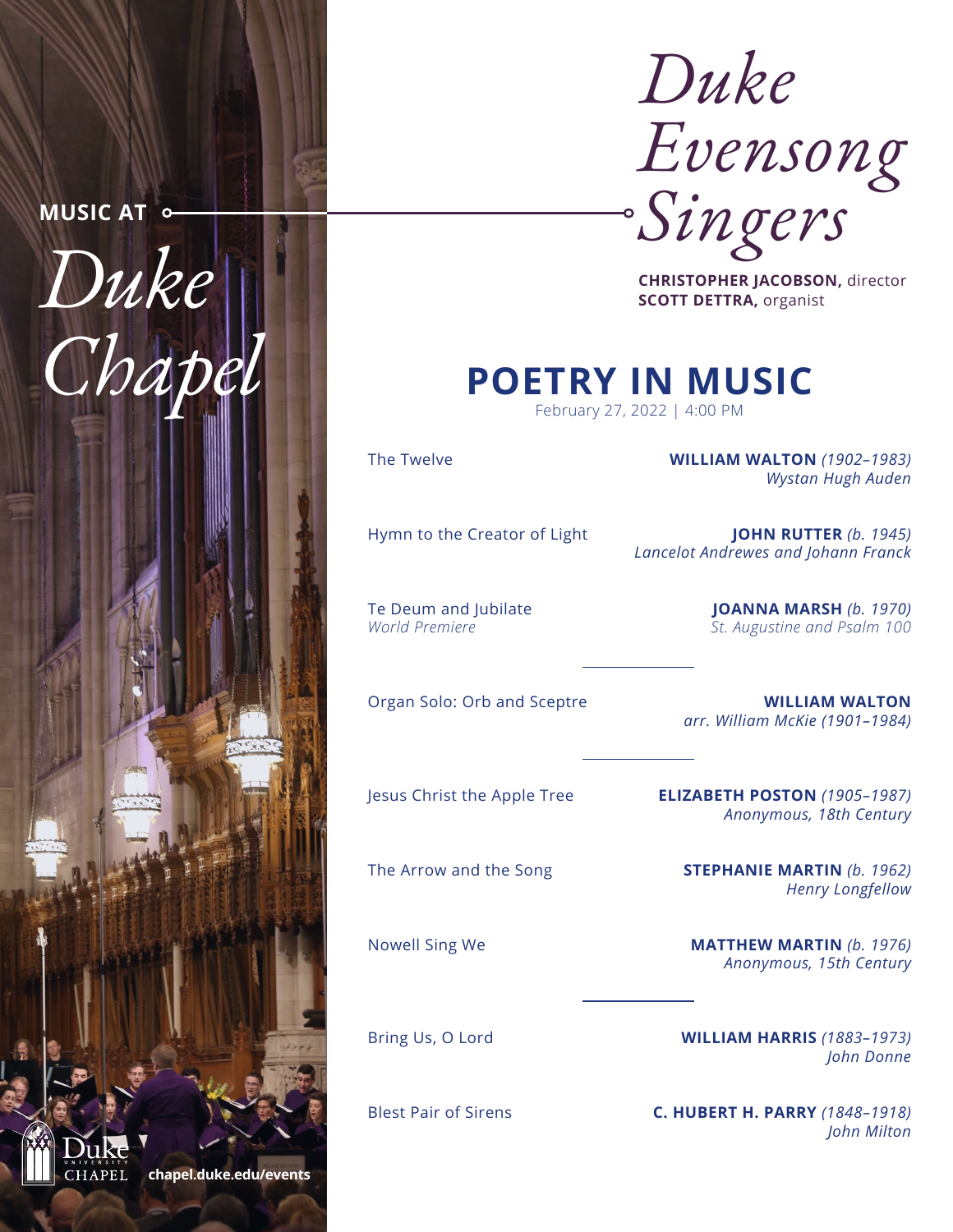I

 Without arms or charm of culture, Persons of no importance From an unimportant Province, They did as the Spirit bid, Went forth into a joyless world Of swords and rhetoric To bring it joy.

When they heard the Word, some demurred, some mocked, some were shocked: but many were stirred and the Word spread. Lives long dead were quickened to life; the sick were healed by the Truth revealed; released into peace from the gin of old sin, men forgot themselves in the glory of the story told by the Twelve.

Then the Dark Lord, adored by this world, perceived the threat of the Light to his might. From his throne he spoke to his own. The loud crowd, the sedate engines of State, were moved by his will to kill. It was done. One by one, they were caught, tortured, and slain.

### II

 O Lord, my God, Though I forsake thee Forsake me not, But guide me as I walk Through the valley of mistrust, And let the cry of my disbelieving absence Come unto thee, Thou who declared unto Moses: "I shall be there."

### III

Children play about the ancestral graves, for the dead no longer walk. Excellent still in their splendor are the antique statues: but can do neither good nor evil. Beautiful still are the starry heavens: but our fate is not written there. Holy still is speech, but there is no sacred tongue: the Truth may be told in all. Twelve as the winds and the months are those who taught us these things: Envisaging each in an oval glory, let us praise them all with a merry noise.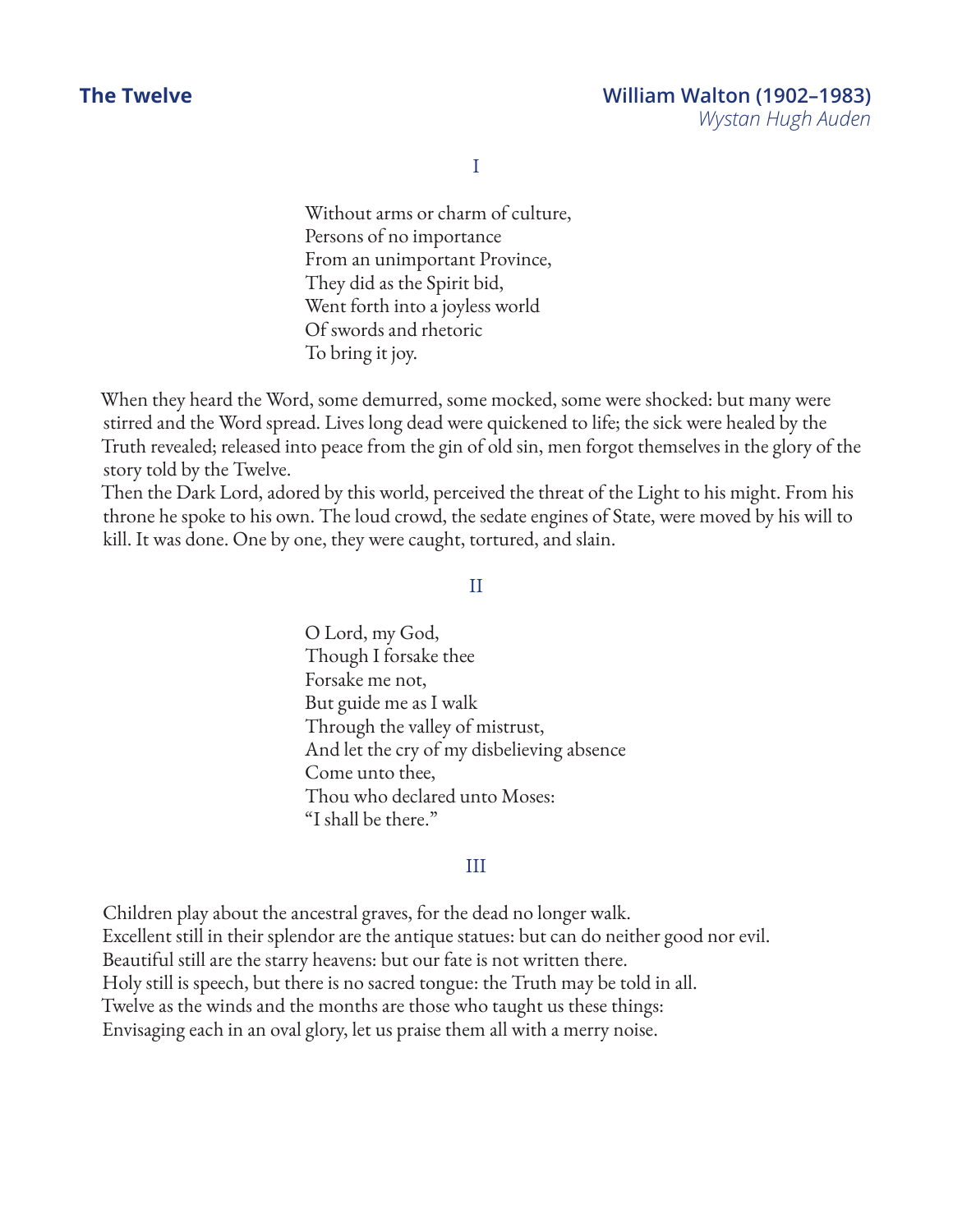## **Hymn to the Creator of Light John Rutter (b. 1945)** *Lancelot Andrewes and Johann Franck*

Glory be to thee, O Lord, glory be to thee, Creator of the visible light, the sun's ray, the flame of fire. Glory be to thee, O Lord, glory be to thee, Creator also of the light invisible and intellectual, That which is known of God, the light invisible.

Glory be to thee, O Lord, glory be to thee: Creator of the light, for writings of the law, for oracles of prophets, for melody of psalms, for wisdom of proverbs, experience of histories, a light which never sets. God is the Lord who hath showed us light.

Light, who dost my soul enlighten; Sun, who all my life dost brighten; Joy, the sweetest man e'er knoweth; Fount, whence all my being floweth. From thy banquet let me measure, Lord, how vast and deep its treasure; Through the gifts thou here dost give us, As thy guest in heav'n receive us.

**Te Deum and Jubilate Joanna Marsh (b. 1970)** *World Premiere St. Augustine and Psalm 100*

### Te Deum laudamus

We praise thee, O God: we acknowledge thee to be the Lord. All the earth doth worship thee: the Father everlasting. To thee all Angels cry aloud: the Heavens, and all the Powers therein. To thee Cherubim and Seraphim: continually do cry, Holy, Holy, Holy: Lord God of Sabaoth; Heaven and earth are full of the Majesty: of thy glory. The glorious company of the Apostles: praise thee. The goodly fellowship of the Prophets: praise thee. The noble army of Martyrs: praise thee. The holy Church throughout all the world: doth acknowledge thee; The Father: of an infinite Majesty; Thine honorable, true: and only Son; Also the Holy Ghost: the Comforter.

Thou art the King of Glory: O Christ. Thou art the everlasting Son: of the Father. When thou tookest upon thee to deliver man: thou didst not abhor the Virgin's womb. When thou hadst overcome the sharpness of death: thou didst open the Kingdom of Heaven to all believers. Thou sittest at the right hand of God: in the glory of the Father.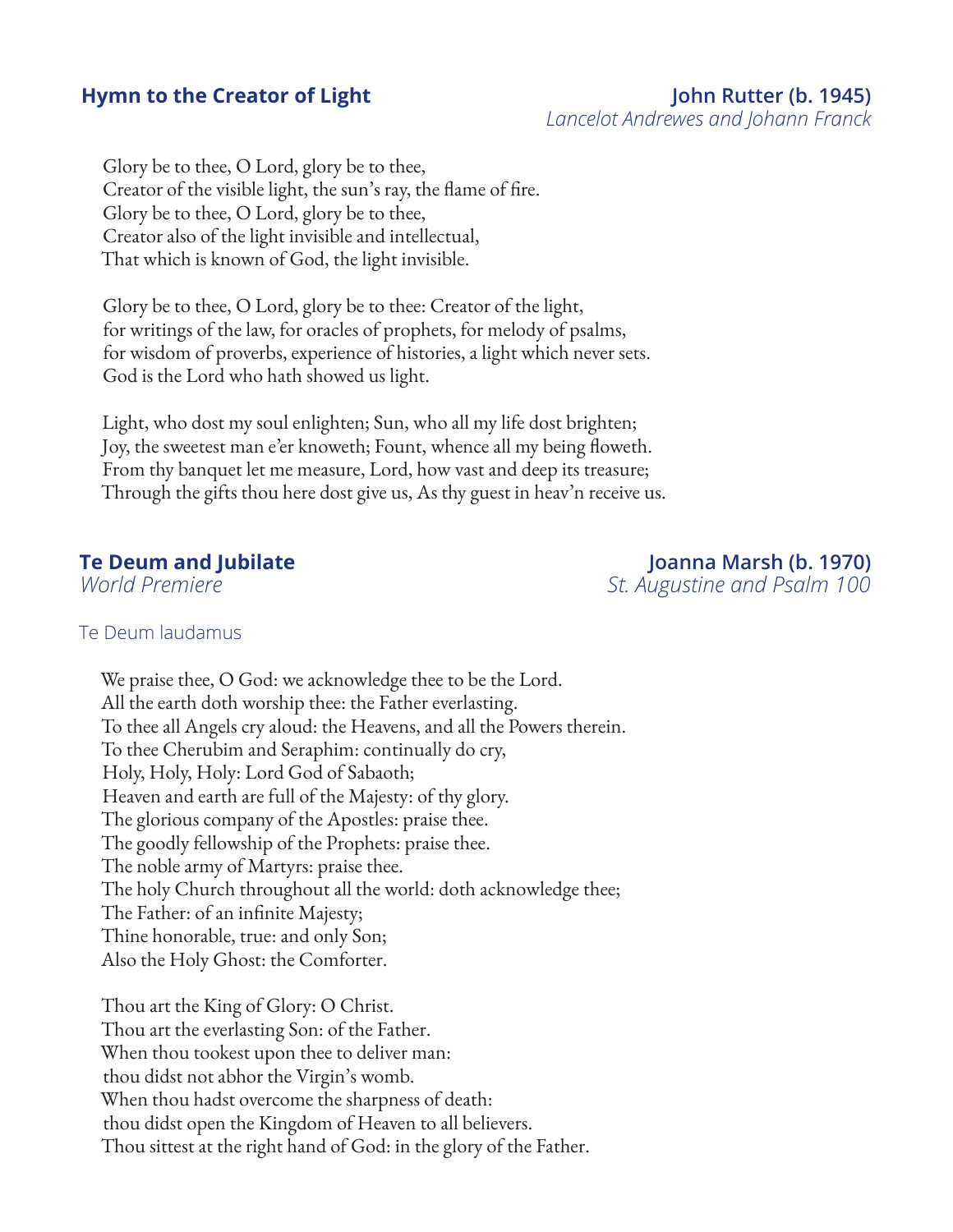We believe that thou shalt come: to be our Judge. We therefore pray thee, help thy servants: whom thou hast redeemed with thy precious blood. Make them to be numbered with thy Saints: in glory everlasting.

O Lord, save thy people: and bless thine heritage. Govern them: and lift them up for ever. Day by day: we magnify thee; And we worship thy Name: ever world without end. Vouchsafe, O Lord: to keep us this day without sin. O Lord, have mercy upon us: have mercy upon us. O Lord, let thy mercy lighten upon us: as our trust is in thee. O Lord, in thee have I trusted: let me never be confounded.

## Jubilate Deo

O be joyful in the Lord all ye lands; serve the Lord with gladness and come before his presence with a song. Be ye sure that the Lord he is God; it is he that hath made us and not we ourselves; we are his people and the sheep of his pasture. O go your way into his gates with thanksgiving and into his courts with praise; be thankful unto him and speak good of his Name. For the Lord is gracious; his mercy is everlasting; and his truth endureth from generation to generation.

Glory be to the Father, and to the Son, and to the Holy Ghost: as it was in the beginning, is now, and ever shall be: world without end. Amen.

The tree of life my soul hath seen, Laden with fruit, and always green: The trees of nature fruitless be Compared with Christ the apple tree.

His beauty doth all things excel: By faith I know, but ne'er can tell The glory which I now can see In Jesus Christ the apple tree.

# **Jesus Christ the Apple Tree Elizabeth Poston (1905–1987)**

*Anonymous, 18th Century*

For happiness I long have sought, And pleasure dearly I have bought: I missed of all; but now I see 'Tis found in Christ the apple tree.

I'm weary with my former toil, Here I will sit and rest awhile: Under the shadow I will be of Jesus Christ the apple tree.

 This fruit doth make my soul to thrive, It keeps my dying faith alive; Which makes my soul in haste to be With Jesus Christ the apple tree.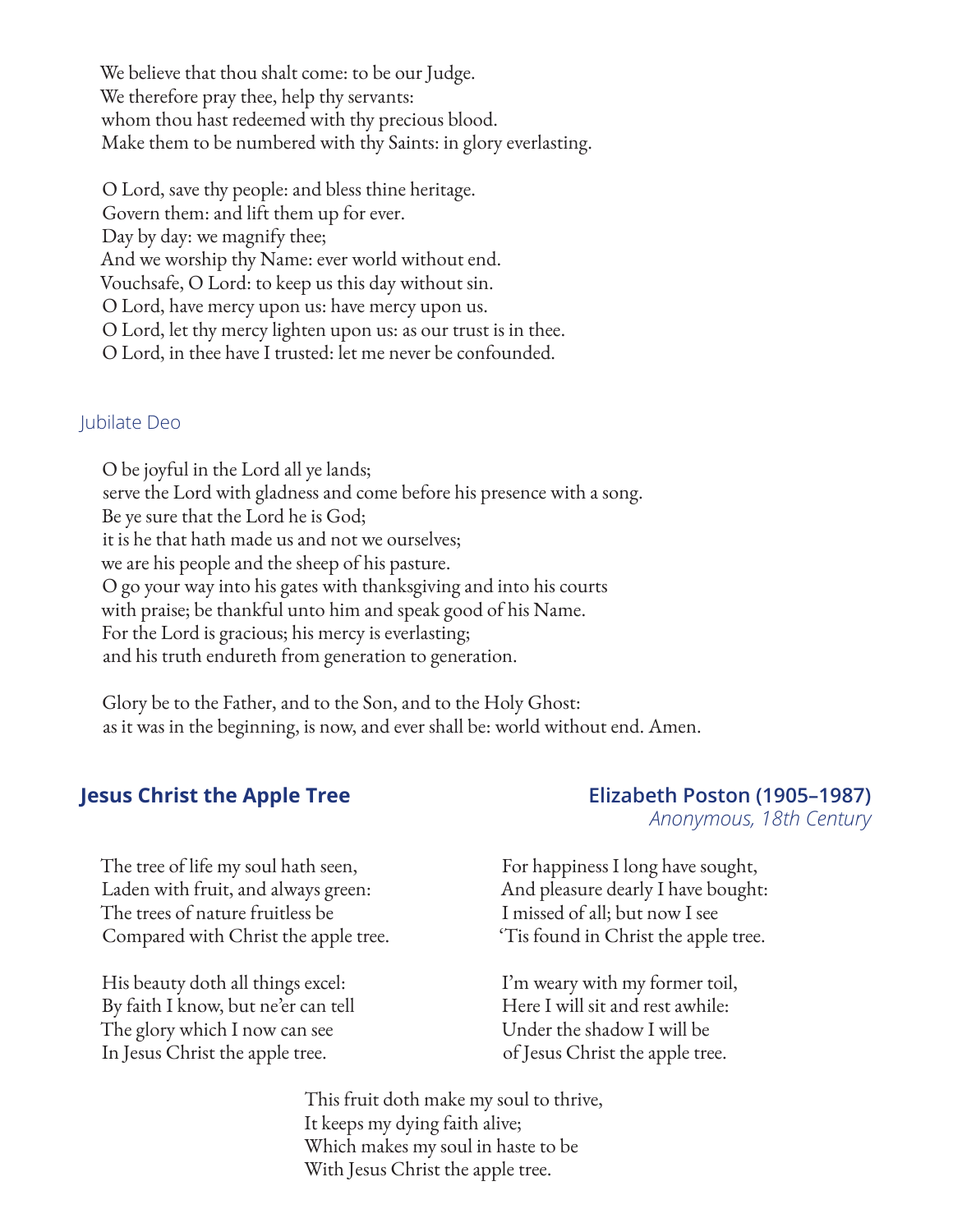### **The Arrow and the Song The Arrow and the Song The Arrow Arrow Stephanie Martin (b. 1962)** *Henry Longfellow*

I shot an arrow into the air, It fell to the earth, I knew not where; For, so swiftly it flew, the sight Could not follow it in its flight.

I breathed a song into the air, It fell to earth I knew not where; For who has the sight so keen and strong, That it can follow the flight of song?

 Long, long afterward, in an oak I found the arrow still unbroke; And the song from beginning to end I found again in the heart of a friend.

# **Nowell Sing We Matthew Martin (b. 1976)**

*Anonymous, 15th Century*

Nowell sing we, both all and some Now *Rex pacificus* is come.

*Exortum est* in love and lysse. Now Christ his grace he gan us gysse, And with his body bought us bliss, both all and some.

*De fructu ventris* of Mary bright, Both God and man in her alight, Out of disease he did us dight, Both all and some.

*Puer natus* to us was sent, To bliss us bought, fro bale us blent, Both all and some.

*Lex fulgebit* with love and light, In Mary mild his pennon bright, In her took kind with many might, Both all and some.

*Gloria tibi* ay and bliss, God unto his grace he us wysse, The rest of heaven that we not miss, Both all and some.

# **Bring us, O Lord William Harris (1883–1973)**

*John Donne*

Bring us, O Lord God, at our last awakening into the house and gate of heaven, to enter into that gate and dwell in that house, where there shall be no darkness nor dazzling, but one equal light; no noise nor silence, but one equal music; no fears nor hopes, but one equal possession; no ends nor beginnings, but one equal eternity: in the habitation of thy glory and dominion, world without end. Amen.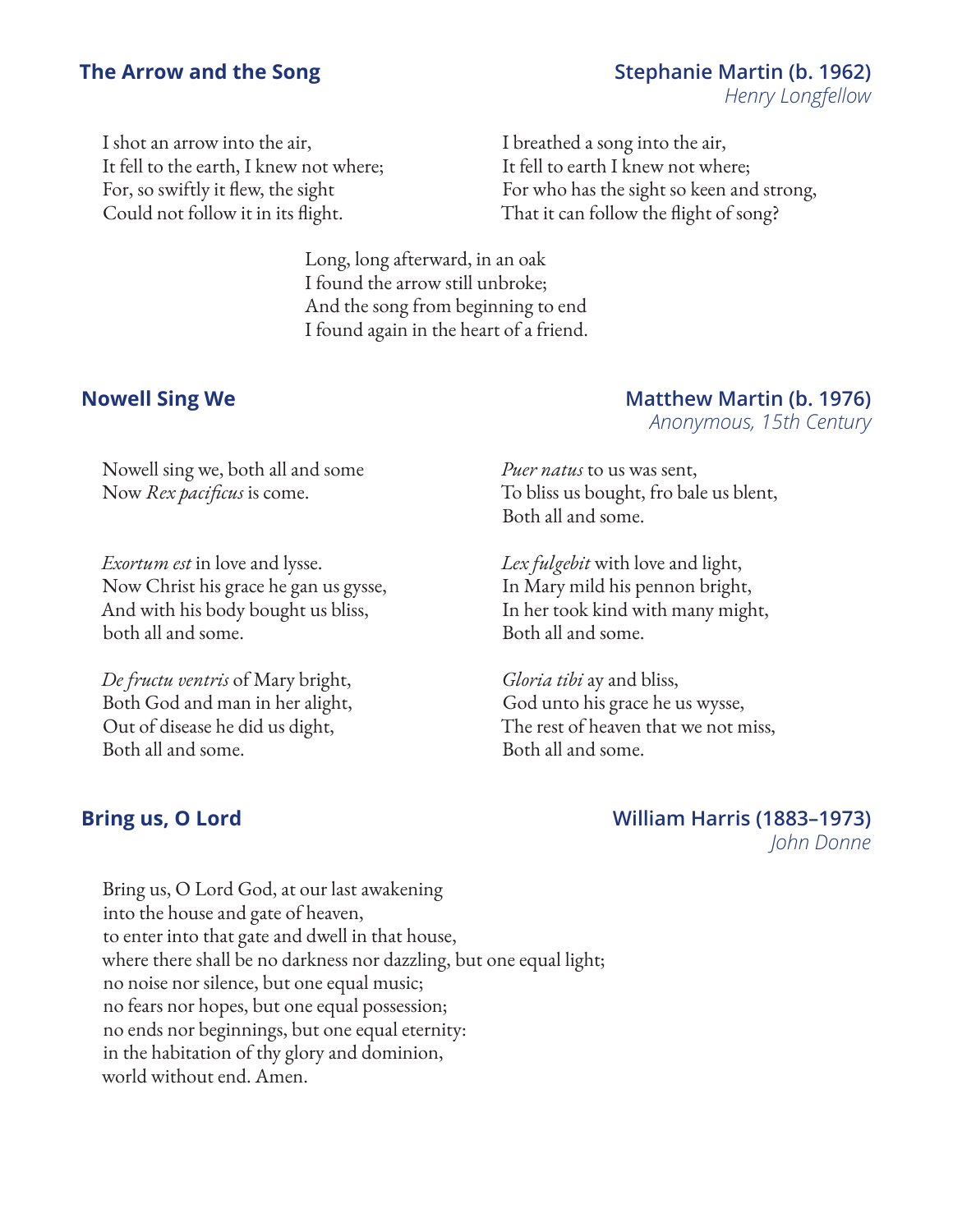Blest pair of Sirens, pledges of Heaven's joy, Sphere-born harmonious sisters, Voice and Verse, Wed your divine sounds, and mixed pow'r employ, Dead things with inbreathed sense able to pierce; And to our high-raised phantasy present That undisturbed song of pure content, Aye sung before the sapphire-coloured throne To Him that sits thereon, With saintly shout, and solemn jubilee, Where the bright Seraphim in burning row Their loud uplifted angel-trumpets blow, And the Cherubic host in thousand quires Touch their immortal harps of golden wires, With those just Spirits that wear victorious palms, Hymns devout and holy psalms Singing everlastingly: That we on earth with undiscording voice May rightly answer that melodious noise; As once we did, till disproportioned sin Jarred against nature's chime, and with harsh din Broke the fair music that all creatures made To their great Lord, whose love their motion swayed In perfect diapason, whilst they stood In first obedience, and their state of good. O may we soon again renew that song, And keep in tune with Heav'n, till God ere long To His celestial concert us unite, To live with Him, and sing in endless morn of light.

### **PROGRAM NOTES**

Much of the canon of sacred choral and organ music has its genesis in profound poetry across the centuries. In addition to the Hebrew Psalter, historic and modern-day secular and religious poems have spurred composers to write some of their most powerful and stirring music. The music heard this afternoon explores a vignette of this intersection of poetry and music. Though much of this poetry was written hundreds of years ago, its meaning and

relevance for today's society is not out of date. Today we hear this music and read these words afresh for our time, here in the beauty of Duke Chapel.

One of the foremost British composers of the twentieth century, Sir William Walton, received his musical education as both a chorister and graduate in music at Christ Church, Oxford. Yet despite his fame and prosperous musical career he led an

**Blest Pair of Sirens C. Hubert. H. Parry (1848–1918)**

*John Milton*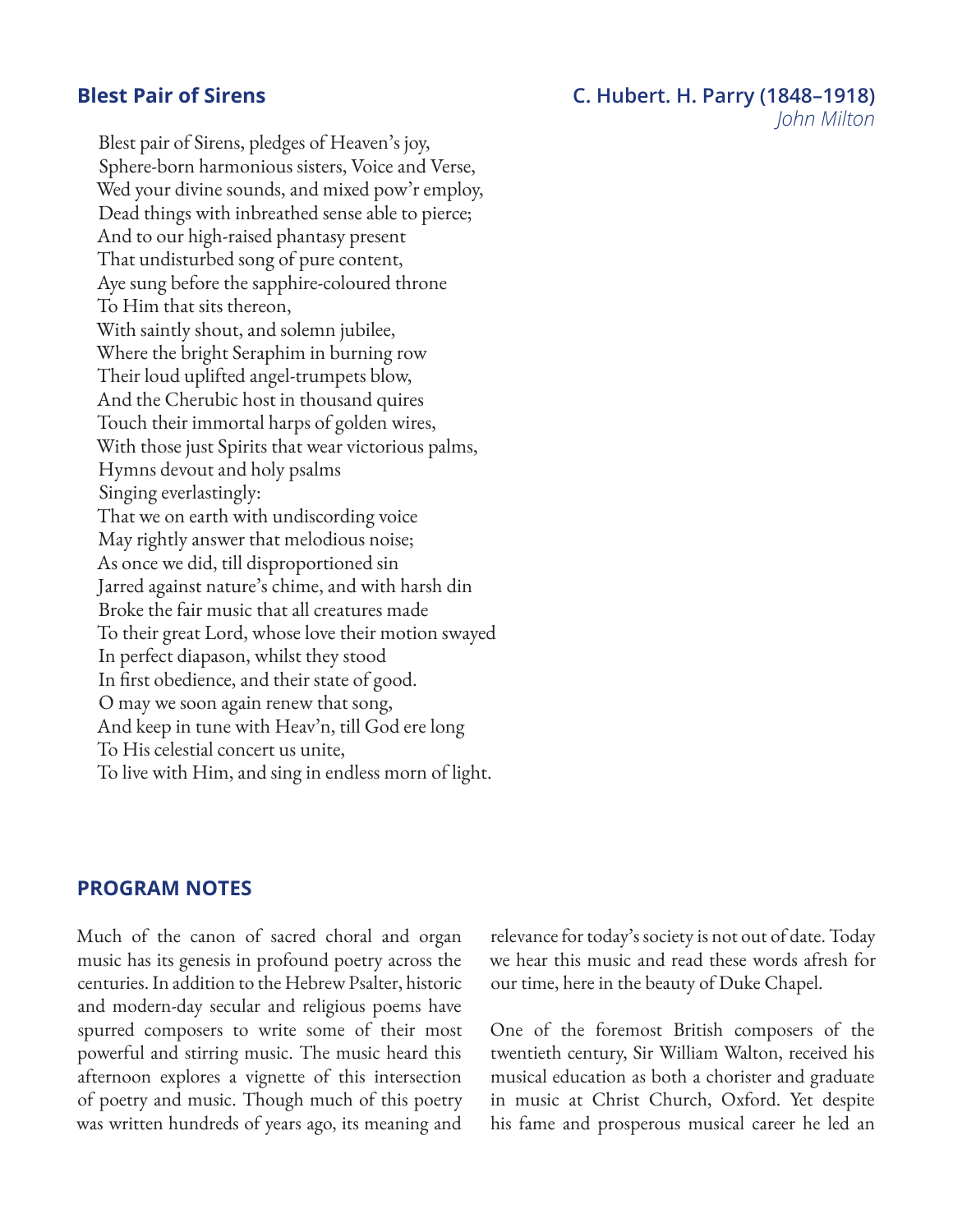extraordinarily reclusive life: he lived on the remote Italian island of Ischia, he did not have any private students, he did not teach in a conservatory, and he did not write essays, books, or lectures on music. This private lifestyle did not seem to jeopardize his career, as several significant commissions—including *Crown Imperial* for King George VI's 1937 coronation and *Coronation Te Deum* for Queen Elizabeth II's 1953 coronation—catapulted him toward international success as a composer.

Dr. Cuthbert Simpson, dean of Christ Church, Oxford, commissioned *The Twelve* from Walton in 1965. Long dissatisfied with the anthems available for liturgical use, he invited Walton and W. H. Auden, two of the college's most celebrated alumni and longtime friends themselves, to collaborate on a new anthem chronicling the life and work of Christ's twelve disciples. The resulting work stands as one of the most distinctive in Walton's repertoire, owing largely to its wide-ranging palette of harmonic colors, its ambitious approach to rhythm and melody, and its evocative and expressive vocal textures. At the time of its premiere the work was scored for SATB soloists and chorus with organ accompaniment, although he orchestrated the piece a year later, to be featured as part of a concert celebrating the 900th anniversary of Westminster Abbey.

Despite his reservations about Auden's text and his difficulty in setting it, Walton overcame these obstacles to produce a work of exceptional beauty, drama, and emotional verve. Divided into three sections, Auden's poetry and Walton's music together tell the story of the apostles. In the first, Auden vividly describes the humble beginnings of the apostles' ministry, the spread of the gospel message, and the conversion of many to Christianity, ending with their brutal martyrdom at the hands of Roman officials. Walton sets the second section as a penitential poem whose quiet, fragile tone he entrusts to two soprano soloists in a beguiling, ethereal duet. The third and final section initially returns to the low men's range, employing a male chorus and tenor and bass recitative passages.

Walton delivers Auden's final lines in a robust fugal texture before launching into the concluding triumphant charge: "Let us praise them all with a merry noise."

John Rutter's beautiful double-choir motet, *Hymn to the Creator of Light*, stands out in Rutter's prolific compositional output as a work of remarkable beauty and sophistication. Written for the combined choirs of Gloucester, Worcester, and Hereford Cathedrals, Rutter wrote this sublime work for the 1992 dedication of the Herbert Howells memorial stained-glass window that adorns Gloucester Cathedral. The work sets the stirring poetry of seventeenth-century poets Lancelot Andrewes and Johann Franck, and employs quintessential musical gestures reminiscent of Howells' evocative choral writing.

The mysterious, quasi-plainsong opening of the second choir sets a ghostly atmosphere as the first choir answers as if from a distance, with the treble voices. A fast central section where each choir volleys for prominence gradually gives way to a statement of the Lutheran chorale, *Schmücke dich, o liebe Seele*. Rutter masterfully weaves a tapestry of striking beauty as various choral parts weave seamlessly around each other like colored light streaming through stained glass.

Described in *The Guardian* in 2019 as "one of today's leading composers for the voice," Joanna Marsh is a British composer who, since 2007, has divided her time between Dubai and the United Kingdom. Her life in the Middle East has led to many unique musical opportunities, including writing an orchestral work to celebrate the building of the Burj Khalifa, a commission for the BBC Symphony Orchestra for the BBC Proms in Dubai, and a fanfare for Queen Elizabeth II's visit to Abu Dhabi. Marsh was an undergraduate at the Royal Academy of Music in London and an organ scholar at Sidney Sussex College, Cambridge. She studied composition with Richard Blackford and Judith Bingham.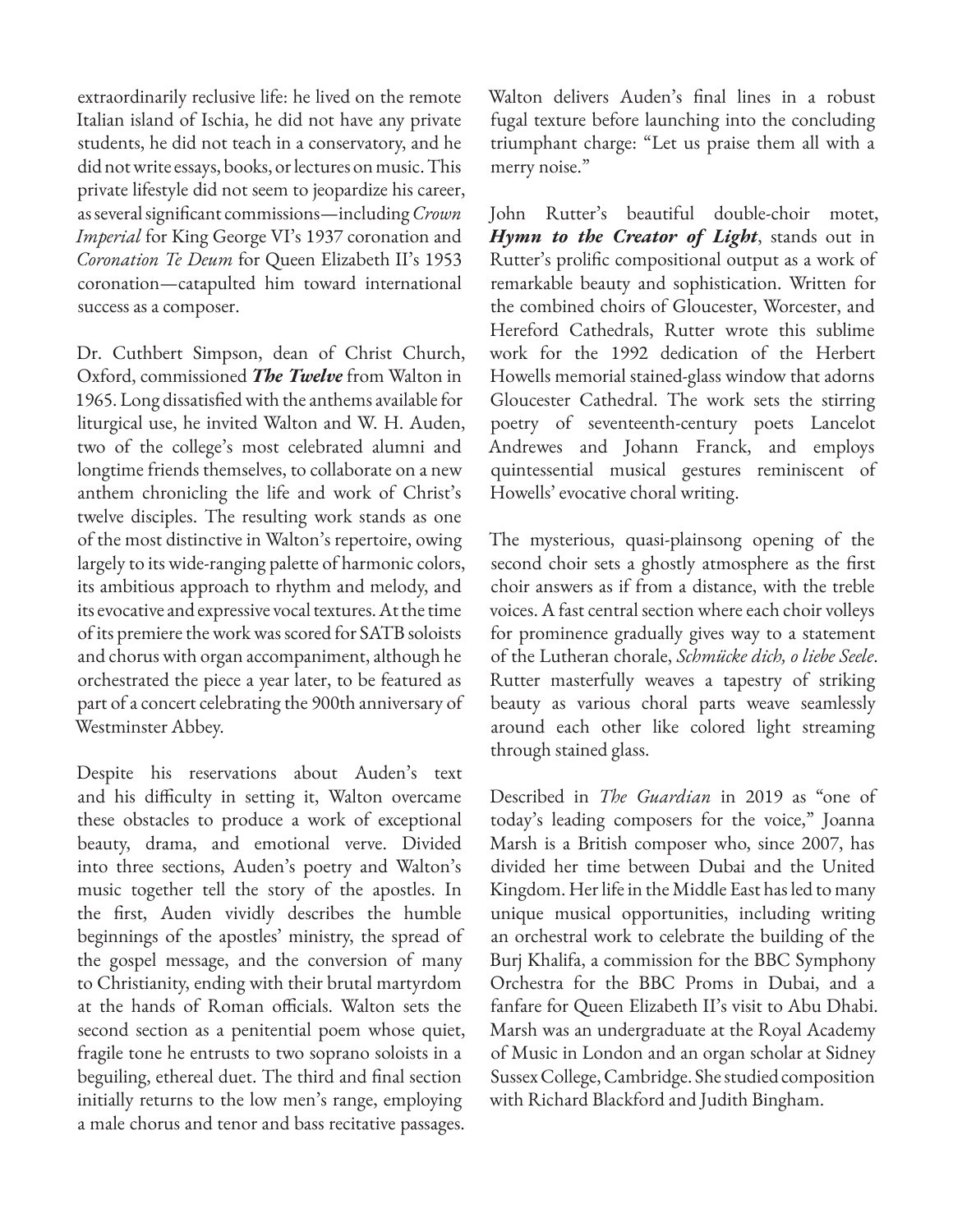The Duke Evensong Singers commissioned Marsh in 2019 to write a setting of the traditional *Te Deum and Jubilate* texts for both liturgical and concert use. *Te Deum* is a hymn of praise dating from the fourth century and is loosely attributed to St. Augustine. In her setting, Marsh juxtaposes an active, rhythmic organ part with slower, heroic writing for the choir. Over the concluding text, "O Lord in thee have I trusted, let me never be confounded," Marsh beautifully layers a diminishing of the choir with a growth of organ sound to beautifully set the stage for a spirited beginning of the *Jubilate*. Comprised of the short text from Psalm 100, "O be joyful in the Lord all ye lands," the *Jubilate* features angular, syncopated writing for the choir to thrilling effect. Of particular interest, the blazing "Amen" brings this wonderful new work and world-premiere performance to a brilliant close.

In addition to writing his *Coronation Te Deum*  for Queen Elizabeth II's coronation in 1953, William Walton also penned his grand march, *Orb and Sceptre* for the same occasion. This march champions the form made famous by Edward Elgar in his series of Pomp and Circumstance marches, where a long, lyrical melody heard halfway through the work is repeated triumphantly toward the end of the piece. William McKie's wonderful arrangement for organ solo heard this afternoon brilliantly captures the exuberant ethos of Walton's original orchestration majestically deploying the organ in rich effect.

Elizabeth Poston came to prominence on the English musical landscape writing inspiring music for radio and television programs during World War II, and collaborating with literary greats of the day, including C. S. Lewis and Dylan Thomas. Outside of the media spotlight she primarily composed music based on folk-tune melodies which she collected during her many travels. Her timeless carol, *Jesus Christ the Apple Tree*, beautifully captures this ethos and imagery of Christ as the ever growing 'tree of life' and sustenance of the human spirit as depicted in the Song of Solomon and the Gospel of Luke. Scored across five stanzas, Poston's beautifully

simple setting of this anonymous eighteenthcentury text rapidly spread her fame and this beautiful carol across the English-speaking world.

Similarly, contemporary Canadian composer Stephanie Martin's setting of *The Arrow and the Song* sets in elegant simplicity the poetry of Henry Wadsworth Longfellow. First published in 1845, Longfellow's poem compares the flight of an arrow shot through the air with a song sung out into the world that touches listeners near and far.

Currently Precentor and Director of Music at Gonville & Caius College, Cambridge, Matthew Martin has established himself as a prominent contemporary composer of sacred music. His exuberant writing for choir and organ in his spiky setting of the anonymous fifteenth-century macaronic carol, *Nowell sing we*, reveals this mastery. This carol was commissioned for the 2014 Festival of Nine Lessons and Carols at York Minster and is set in a mixture of Latin and Middle English.

The choral music of William Harris holds a special place with singers and listeners alike for its elegance and vivid textural evocations. A famously inspiring and efficient choir trainer and affectionately known as "Doc H" by his choristers and students, Harris spent most of his career as Organist and Choirmaster at St. George's Chapel, Windsor. As a composer he wrote music for the Three Choirs Festival and conducted the music at both the 1937 and 1953 British coronations. Harris's fascination with the poetry of John Donne culminated in his 1959 anthem for double choir, *Bring us, O Lord God*. Portraying a radiant vision of heaven, Harris brings this profound poetry to new life through resplendent eight-part textures over slowly shifting harmonies. Saving his most mystical writing for the final "Amens," Harris concludes this transcendent work in a strikingly beautiful resolution of heavenly peace.

With the death of Henry Purcell in 1695, a 150 year succession of eminent English composers such as Thomas Tallis, William Byrd, Orlando Gibbons,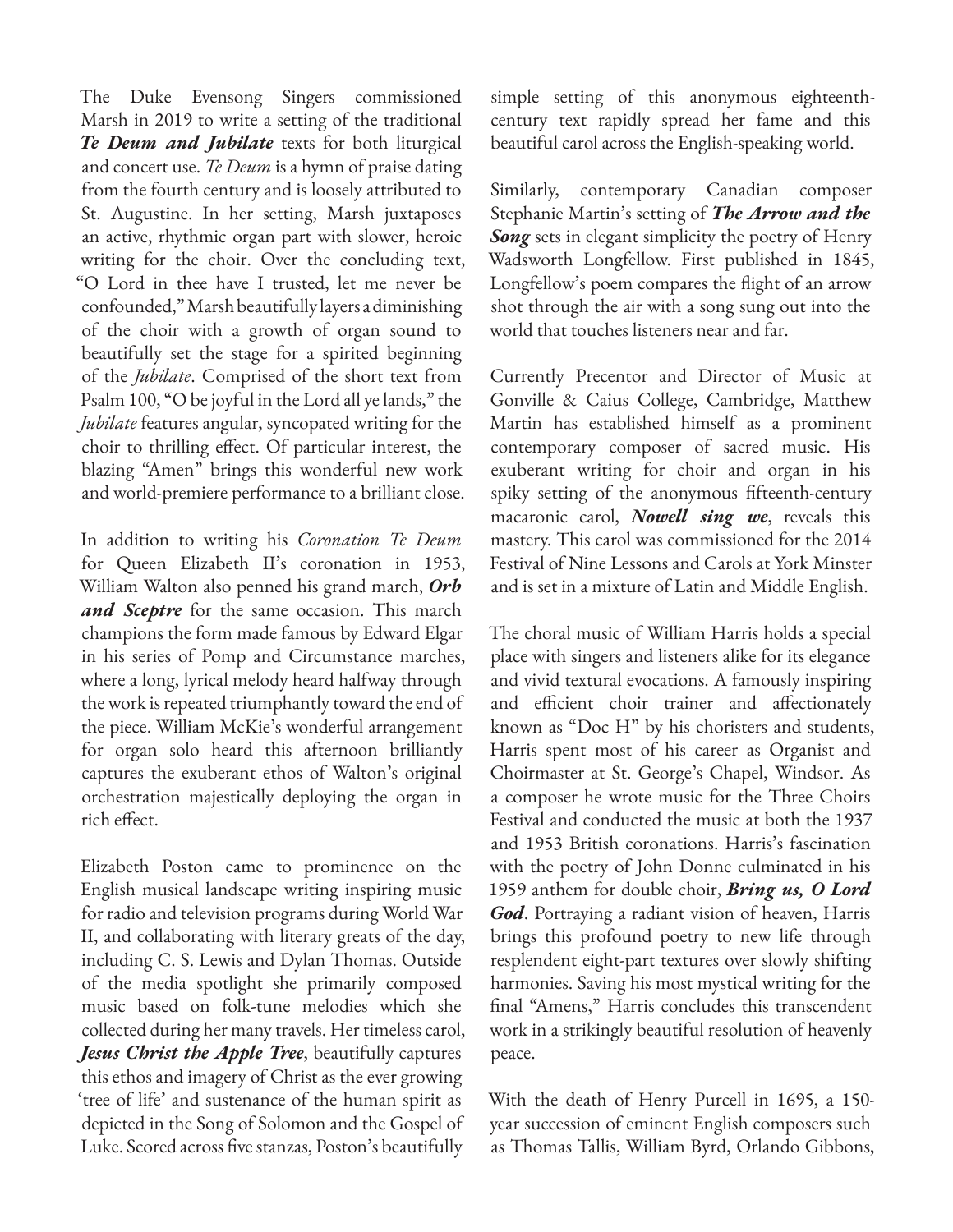Purcell himself, and numerous others who flourished under the Tudor and Stuart monarchies came to an abrupt end. For nearly two more centuries a comparatively bleak musical landscape took root. This lackluster period of native English music began to change in the later nineteenth century, however, and one of the most important figures in bringing about this transformation was Sir Charles Hubert Hastings Parry.

Though on the surface Parry's background may seem unpromising for the successful musical career he enjoyed, music always lay at the core of Parry's existence. While he read law and modern history at Oxford and later worked as an underwriter for the famous insurance company, Lloyd's of London, Parry continuously soaked up music like a sponge. He made his musical way as a scholar, teacher, and composer, writing no fewer than 123 articles for the original *Grove Dictionary of Music*. As Professor of Music History at the Royal College of Music, he taught and influenced many of the great composers of the twentieth century including Ralph Vaughan Williams, Gustav Holst, Herbert Howells, and Gerald Finzi.

A composer of considerable success his most famous composition, *Jerusalem*, a setting of poetry by William Blake ("And did those feet in ancient times") flows through the bloodstream of English culture to this day. Famously featured in the Oscar-winning film *Chariots of Fire*, Parry's tune and Blake's text became instantly popular throughout the world. His other significant compositions widely performed today include 1894's *Hear my words ye people* (famously written for a large chorus of 2000 and a "small" chorus of 400!), *I was glad*  (written for the coronation of King Edward VII in 1902 and subsequently performed at every English coronation since), and *Blest Pair of Sirens*.

Commissioned by Charles Villiers Stanford and the Bach Choir in 1887 for Queen Victoria's Golden Jubilee, *Blest Pair of Sirens* became Parry's first major choral composition taking its text from John Milton's 1645 *Ode to Solemn Music*. During the English Civil War, Milton rebelled against his father's desire that he enter the church as a profession by supporting Oliver Cromwell, speaking and writing voraciously against the monarchy. Once the monarchy was restored, King Charles II imprisoned and heavily fined Milton leaving him destitute. It was during this time that Milton penned the poetry that Parry later set to music in *Blest Pair of Sirens*. Stricken with hardship, the entire thrust of Milton's poem is a plea to return to heaven and God, and heaven's celestial music. Parry brilliantly captures this meaning by focusing almost half of this ten-minute work to the last four lines of poetry in cascading eight-part counterpoint majestically bringing the work to a close.

*O may we soon again renew that song, And keep in tune with heaven, till God ere long To his celestial concert us unite, To live with Him, and sing in endless morn of light!*

Stanford relentlessly championed Parry's music and called Parry the greatest English composer since Henry Purcell. As his first major choral work, *Blest Pair of Sirens* firmly put Parry in the consciousness of the English public and his fame never receded. Since its premiere, audiences and performers alike have enthusiastically lauded *Blest Pair of Sirens* for its incomparable ability to stir the hearts and minds of listeners and musicians. It has never left the repertoire.

*Christopher Jacobson*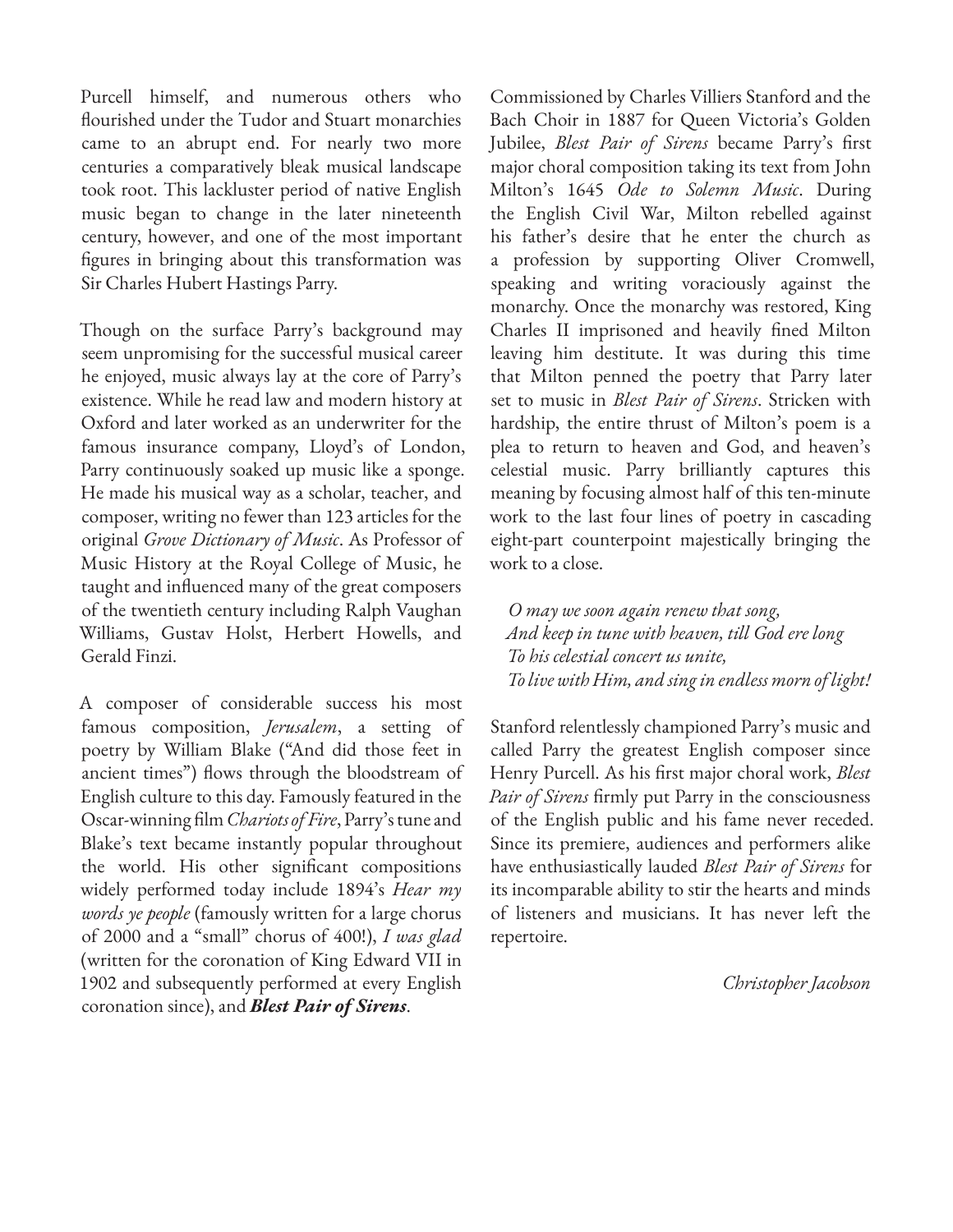# **CHRISTOPHER JACOBSON**

Duke University Chapel Organist and Organist at Duke Divinity School, Christopher Jacobson, FRCO, is active as a versatile concert organist, conductor, accompanist, guest clinician, and teacher. At Duke he founded and directs the Duke Evensong Singers in services and concerts, oversees the training of the Chapel's organ scholars, and plays the organ for over 150 services each year.

As a soloist, Jacobson has presented organ recitals across North America, Europe, and Australia. His recordings appear on the Dutch record label Pentatone Classics as both an organ soloist and accompanist. He has won top prizes in numerous organ competitions, including the National Young Artist Competition of the American Guild of Organists, the Miami International Organ Competition, and the John R. Rodland Competition in sacred music. In addition to maintaining an active recital schedule, he has presented performances of the complete organ works of Johann Sebastian Bach across the United States to critical acclaim.

An active ensemble performer, Jacobson is in demand as an accompanist and continuo player. He is a 2017 Grammy-nominated organist for his work with conductor Brian A. Schmidt and the South Dakota Chorale in the world premiere recording of Marcel Tyberg's two Masses. His work as an accompanist has taken him all over the world working regularly with choirs and orchestras in the United States, United Kingdom, France, and Germany. Recent engagements have included performing and recording at Victoria Hall with the Orchestre de la

Suisse Romande in Geneva, Switzerland, and with early music ensembles including Three Notch'd Road in Charlottesville, Virginia.

One of the few Americans to hold the Fellowship Diploma from the Royal College of Organists (FRCO), Jacobson is in demand as conductor, organist, and adjudicator, and has led choirs on cathedral residencies in North America and England. Most recently he conducted the Duke Evensong Singers in choral residencies at Gloucester Cathedral and Westminster Abbey in July 2018.

Before moving to Duke, Jacobson was previously Associate Organist and Choirmaster at Trinity Episcopal Cathedral, Columbia, South Carolina, and Assistant Organist and Assistant Director of Music at Washington National Cathedral, where he assisted in the daily training of the choirs of Men and Boys and Men and Girls, as well as playing the organ for numerous services, including the State Funeral of President Gerald Ford.

Jacobson is a graduate of the Eastman School of Music, where he earned the Master of Music degree in organ performance and the Sacred Music Diploma. He graduated with a Bachelor of Music degree with highest distinction in organ performance from St. Olaf College. His teachers and mentors have included David Higgs and William Porter at Eastman, and John Ferguson at St. Olaf. Jacobson is a graduate of Woodberry Forest and the American Boychoir School, where he was a treble chorister under James Litton.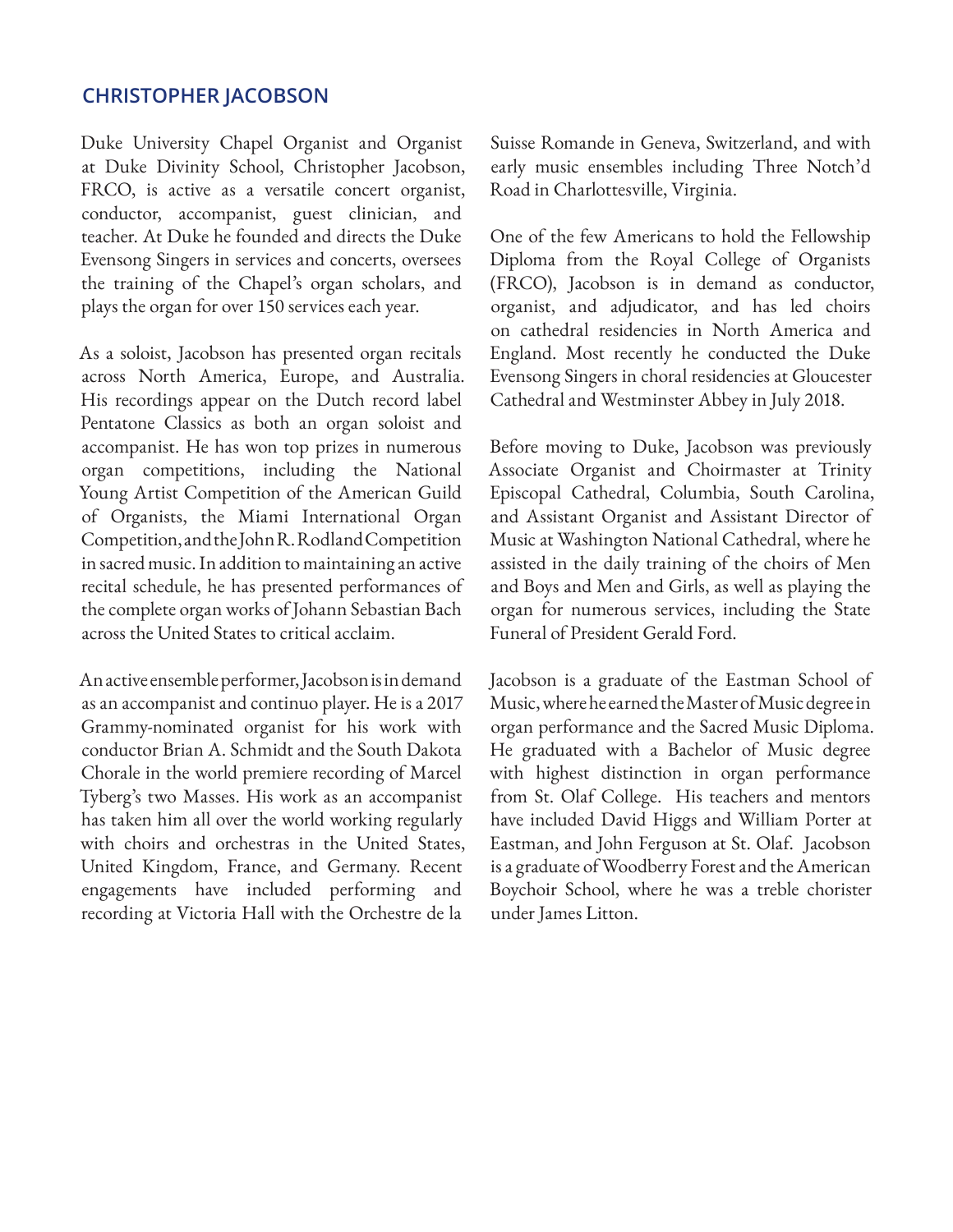# **SCOTT DETTRA**

Hailed as a "brilliant organist" (*Dallas Morning News*), an "outstanding musician" (*The Diapason*), and described as a "prodigy" by *The New York Times* at age 13, Scott Dettra is acclaimed as one of America's leading concert organists. Mr. Dettra's playing is praised for its clarity, rhythmic intensity, and musical elegance, and has been described by *The American Organist* as "music making of absolute authority and sophisticated expression." He combines an active performance schedule with his post as Director of Music at the Church of the Incarnation in Dallas, Texas, where he leads a vibrant music ministry in one the country's largest Episcopal parishes. In addition to his work at Incarnation, he is a member of the organ faculty at Southern Methodist University, and is organist of The Crossing, the Grammy-winning professional chamber choir based in Philadelphia. Prior to his appointment in Dallas, he was Organist of Washington National Cathedral.

Recent and upcoming performances include appearances in New York, Los Angeles, Chicago, Boston, Washington, Atlanta, Houston, San Diego, Phoenix, Kansas City, Barbados, Canada, and Germany. Festival appearances include the Lincoln Center Festival, the Carmel Bach Festival, the Arizona Bach Festival, the Bermuda Festival of the Performing Arts, and the Piccolo Spoleto Festival. He has been a featured performer at national conventions of the American Guild of Organists, the Association of Anglican Musicians, the Organ Historical Society, and the Association of Lutheran Church Musicians, and is in demand as a clinician and adjudicator for master classes, workshops, and competitions.

Mr. Dettra is featured on many compact disc recordings, including *The Anglo-American Classic Organ* (Gothic) and *Majestus* (Loft), recorded at Washington National Cathedral, and *Tongues of Fire* (Pro Organo), recorded on the 325-rank instrument at West Point's Cadet Chapel. Additional recordings may be found on the Gothic, Innova, Lyrichord, Pro Organo, and Linn labels. In addition to commercial recordings, his performances have been broadcast numerous times on such radio programs as American Public Media's *Pipedreams* and *Performance Today*, the BBC's *Choral Evensong*, and *The New York Philharmonic This Week*.

An accomplished choral conductor, Mr. Dettra has directed choirs featured on national radio broadcasts in the United States and the United Kingdom, and at conventions of the American Guild of Organists and the Organ Historical Society. He has prepared choirs for performances with such ensembles as the National Symphony Orchestra, the Juilliard Orchestra, and the Dave Brubeck Quartet, and has also led and taught several courses for the Royal School of Church Music.

A native of Wilmington, Delaware, Mr. Dettra began piano study at age three and organ study at age eight as a student of his father, Lee Dettra, holding his first church organist position at the age of nine. He made his New York debut at Riverside Church at the age of eleven. Mr. Dettra holds two degrees from Westminster Choir College in Princeton, New Jersey, where he was a student of Joan Lippincott, and has also studied organ and jazz piano at Manhattan School of Music.

In addition to Washington National Cathedral, he has previously held positions with the Washington Bach Consort, the Cathedral Choral Society, and the American Boychoir School. He has also held church positions at St. Paul's (K Street) in Washington, St. Mark's (Locust Street) in Philadelphia, and Trinity Church in Princeton. He and his wife, Haley, reside in Dallas with their daughter.